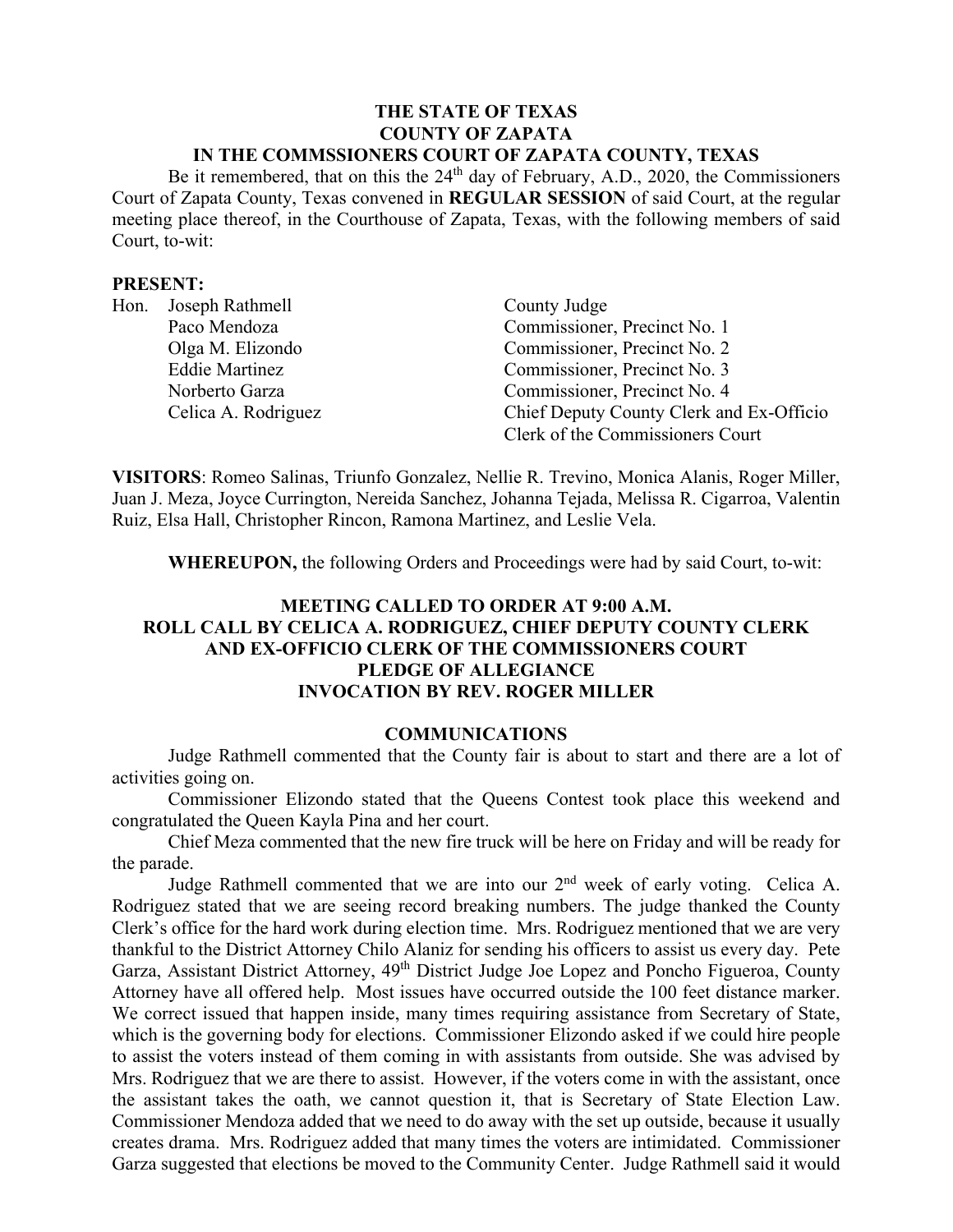put a burden on the clerk's office. Ms. Rodriguez stated that we cannot be transporting equipment, it is not portable.

## **PUBLIC PARTICIPATION**

Elsa Hall, along with other landowners, addressed the court and stated that they are not concerned about violence or safety; it's not about border security, therefore they feel the border wall is a waste of money. There are other measures to control migration, drug problems and other issues.

Christopher Rincon from the River Pierce foundation, addressed the court as a concerned citizen. He stated that there are many historic and cultural treasures. There will be a short window of public feedback and they are going to ask landowners to give feedback on areas of cultural significance like historic cemeteries, landmarks, etc. Landowners are here to inform the court of these things. The court was asked to stand firm on the position to fight against the construction of the wall.

Nereida Sanchez asked for permission to use pavilion for senior scholarship event.

## **ORDER APPROVING INVOICES**

Motion was made by Commissioner Mendoza, seconded by Commissioner Garza, to approve invoices in the amount of \$4,061,000, as presented by Triunfo Gonzalez, County Auditor.

The above motion, being put to a vote, was approved by the affirmative vote of all members of the Court.

# **ORDER APPROVING CHECKS ISSUED**

Motion was made by Commissioner Garza, seconded by Commissioner Martinez, to approve checks issued in the amount of \$2,935,000 as requested by Hon. Romeo Salinas, County Treasurer.

The above motion, being put to a vote, was approved by the affirmative vote of all members of the Court.

# **REPORT ON BOYS AND GIRLS CLUB OF ZAPATA**

Leslie Vela reported that they had an extraordinarily successful skeet shoot. Awards and prizes are given to children that attend daily. Children with special needs are provided with special activities. (Report is attached for the record.)

# **ORDER DENYING RIGHT OF ENTRY TO U.S. GOVERNMENT TO COUNTY LAND NEAR SAN YGNACIO FOR SURVEY AND SITE ASSESSMENT**

Motion was made by Commissioner Elizondo, seconded by Commissioner Martinez, to deny right of entry to the U.S. Government to county land near San Ygnacio for survey and site assessment as requested by Hon. Joe Rathmell, County Judge.

The above motion, being put to a vote, was approved by the affirmative vote of all members of the Court.

## **ORDER APPROVING PURCHASE OF 157 ADDITIONAL ACRES FOR EXPANSION OF ZAPATA COUNTY LANDFILL IN SAN YGNACIO**

Motion was made by Commissioner Garza, seconded by Commissioner Elizondo, to approve purchase terms for additional acreage for the expansion of the Zapata County Landfill in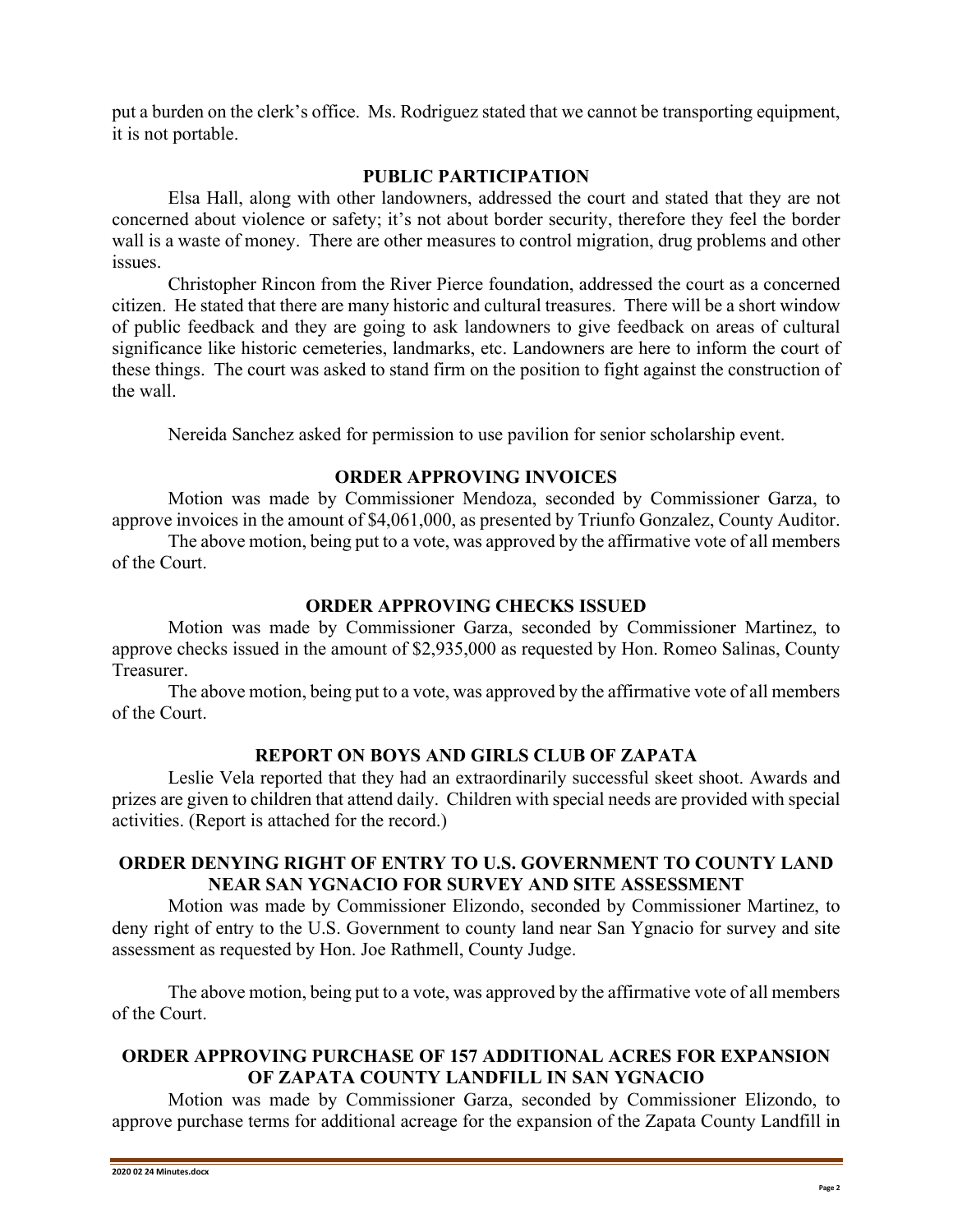San Ygnacio; purchase price of \$810,000 to be paid in 4 installments of \$202,500 with 1<sup>st</sup> payment due at time of closing, as requested by Hon. Joe Rathmell, County Judge.

The above motion, being put to a vote, was approved by the affirmative vote of all members of the Court.

## **ORDER APPROVING INVOICE IN THE AMOUNT OF \$1,560.00 PAYABLE TO ABELARDO MENDOZA**

Motion was made by Commissioner Martinez, seconded by Commissioner Garza, to approve invoice in the amount of \$1,560.00 payable to Abelardo Mendoza for a repaired gate at Vat 2 at Old Zapata, as requested by Hon. Joe Rathmell, County Judge.

The above motion, being put to a vote, was approved by the affirmative vote of Commissioner Martinez, Garza, and Elizondo and Judge Rathmell, Commissioner Mendoza abstained. Motion carried.

## **ORDER APPROVING INVOICE IN THE AMOUNT OF \$4,872.00 PAYABLE TO JUVENTINO ZAPATA, JR.**

Motion was made by Commissioner Garza, seconded by Commissioner Elizondo, to approve payment of invoice in the amount of \$4,872.00 payable to Juventino Zapata, Jr. for installing doors at the show barn, Livestock Committee will reimburse the county the amount of \$2,100 for the door, as requested by Hon. Joe Rathmell, County Judge.

The above motion, being put to a vote, was approved by the affirmative vote of all members of the Court.

## **ORDER APPROVING REPAIR OF ONE-HALF OF DETERIORATING FLOORING AT THE PORTABLE BUILDING AT ZAPATA COUNTY COMMUNITY**

Motion was made by Commissioner Martinez, seconded by Commissioner Garza, to approve the proposal by Juventino Zapata, Jr., in the amount of \$7675.00, to repair one-half of the deteriorating flooring at the portable building at Zapata County Community Center as requested by Hon. Joe Rathmell, County Judge.

The above motion, being put to a vote, was approved by the affirmative vote of all members of the Court.

## **ORDER APPROVING USE OF COURTHOUSE SECURITY TO PAY INVOICE TO CDW – GOVERNMENT**

Motion was made by Commissioner Garza, seconded by Commissioner Mendoza, to approve the use of Courthouse Security to pay invoice for \$139.31 to CDW-Government (061- 581-392) as requested by Triunfo Gonzalez, County Auditor.

The above motion, being put to a vote, was approved by the affirmative vote of all members of the Court.

# **ORDER APPROVING TO ENROLL ZAPATA COUNTY IN TEXAS ASSOCIATION OF COUNTIES STATE MANDATED FREE CYBER SECURITY TRAINING COURSE**

Motion was made by Commissioner Martinez, seconded by Commissioner Garza, to approve to enroll Zapata County in the Texas Association of Counties state mandated free cyber security training course as requested by Nellie R. Treviño, Personnel Director.

The above motion, being put to a vote, was approved by the affirmative vote of all members of the Court.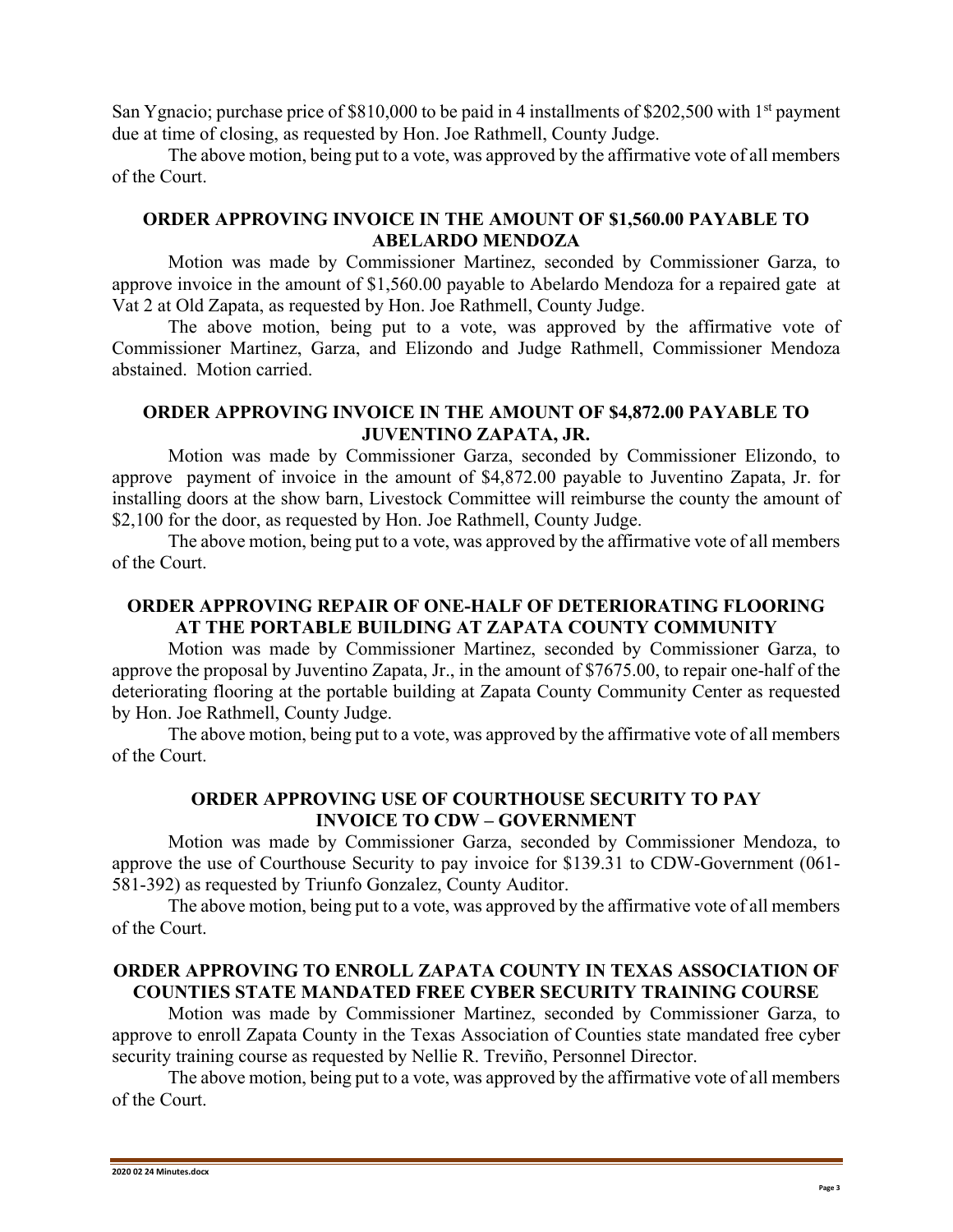## **ORDER APPROVING PROPOSAL BY METROPEX CONTROL SYSTEM FOR THE UPGRADING OF SECURITY CAMERAS AND SERVERS AT THE ZAPATA COUNTY REGIONAL JAIL**

Motion was made by Commissioner Garza, seconded by Commissioner Mendoza, to approve a proposal by Metroplex Control System (MCS), in the amount of \$55,675.00 for the upgrading of security cameras and servers at the Zapata County Regional Jail, to be paid out of the fund balance, as requested by Sheriff Alonso M. Lopez, Zapata County Sheriff's Office. Must be installed by a specialized company.

The above motion, being put to a vote, was approved by the affirmative vote of all members of the Court.

#### **ORDER APPROVING PAYMENT OF INVOICE AND STATUS REVIEW OF THE ZAPATA COUNTY WASTEWATER PLANT PROJECT**

Motion was made by Commissioner Mendoza, seconded by Commissioner Garza, to approve payment of invoice in the amount of \$104,877.66 payable to EJCDC for Zapata County Wastewater Plant Project.

The above motion, being put to a vote, was approved by the affirmative vote of all members of the Court.

### **ORDER APPROVING REMOVAL OF CATTLE GUARDS ON PEDERNAL ROAD REPAIR CULVERT C-4 WASHOUT**

Motion was made by Commissioner Garza, seconded by Commissioner Mendoza, to approve removal of cattle guards on Pedernal Road repair culvert c-4 wash out for Wanzek Const. Inc. during duration of project, due to heavy equipment, as requested by Manuel Gonzalez, Premier Engineering.

The above motion, being put to a vote, was approved by the affirmative vote of all members of the Court.

## **ORDER AUTHORIZING COUNTY ATTORNEY TO NEGOTIATE WITH LANDOWNERS AND ACQUIRE A 12' X 140' TEMPORARY CONTRUCTION EASEMENT FOR DRAINAGE CHANNEL REPAIRS ON FLORES AVENUE**

Motion was made by Commissioner Mendoza, seconded by Commissioner Garza, to authorize County Attorney to negotiate with landowners and acquire a 12' x140' temporary construction easement for drainage channel repairs on Flores Avenue as requested by Manuel Gonzalez, Premier Engineering.

The above motion, being put to a vote, was approved by the affirmative vote of all members of the Court.

## **ORDER APPROVING USE OF PAVILION FOR SCHOLARSHIP FUNDRAISER FOR SENIOR BAND MEMBERS**

Motion was made by Commissioner Garza, seconded by Commissioner Elizondo, to approve request to use of the pavilion on May 2, 2020 for scholarship fundraiser for senior band members as requested by Johanna Tejada & Eliza Colunga, Parents Club Officers.

The above motion, being put to a vote, was approved by the affirmative vote of all members of the Court.